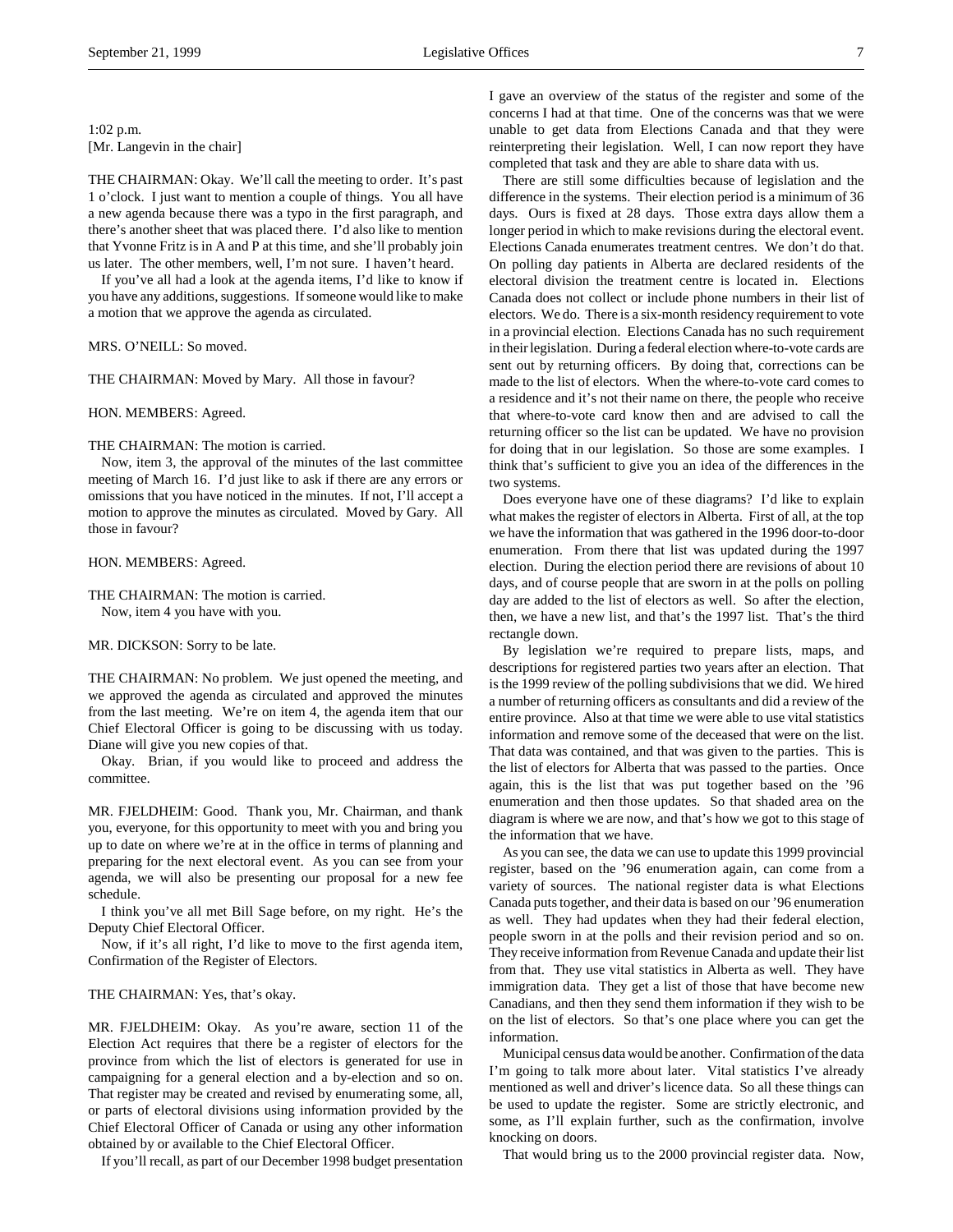Now, from the register we can share that with municipalities. So far no municipalities in the province have shown any interest in using our list of electors. They just say that it's not necessary, that they don't need it. Also, we can share that information with Elections Canada, and that is the national register update, and of course they are very interested in that. Most importantly, the 2000 provincial register data is used to create the 2000 provincial list of electors.

Okay. Does anyone have any questions about this at this stage?

#### THE CHAIRMAN: Yes, Gary.

# *1:12*

MR. DICKSON: Thanks, Mr. Chairman. Thanks very much for the explanation, and the chart is helpful.

This may be a bit premature, but you know, Calgary is looking at an in-migration of almost 30,000 people a year. I know that the municipality is having a heck of a time trying to keep track of so much in-migration, so many new Calgarians. I suspect it may be a problem in Brooks and Grande Prairie and some other places as well. What kinds of challenges are posed by that sort of really dramatic increase? Is anything else going to be required to ensure that by the time of the next election the list is as accurate as can reasonably be made? If I'm jumping your presentation, tell me.

MR. FJELDHEIM: I really hope that I'm going to be answering that, and obviously if I don't to your satisfaction, ask me again. I believe I will be addressing that, because I'm very well aware of exactly those things that you're talking about.

#### MR. DICKSON: Okay. Thanks.

MR. FJELDHEIM: After talking about these electronic updates and so on, I still have some very grave concerns about going into an election with a list that was originally produced in 1996 and is only updated by electronic data sources. Numbers from 1996 and '97 indicate that there's over 20 percent movement by Albertans every year. Of course that means in three years it's about 60 percent. Now, some of those people move more than once, obviously, but we don't know who they are, so we go with the 20 percent per year.

In addition, over 100,000 people over 18 move in and out of Alberta every year. A ballpark estimate is that 400,000 people move within Alberta every year. Approximately 16,000 people pass away every year in Alberta. Using vital statistics data we were able to remove 23 percent of those from this. Elections Canada tell me that by using nicknames and so on, they get 80 percent of the deceased off. Of course that still leaves about 20 percent on, if you want to look at it that way, or about 3,200 persons per year. There are about 2,050,000 Albertans over 18; 1,905,000 file tax returns or have some other contact with Revenue Canada in terms of tax credit and that type of thing. That means that 145,000 Albertans over 18 have no contact with Revenue Canada.

I suspect that with Alberta's population trends over the past couple of years we may be underestimating this movement and growth. I've been told by Alberta statistics that it is expected that the population of Alberta will top 3 million later this year. In this rapid growth and mobile population environment I don't believe the data sources can keep up with the movement of people. I believe this system of updating voters lists through these data sources is

helpful and especially works well when there is limited movement and when those that do move file with Revenue Canada and have drivers' licences and so on.

Also, updates from these data sources do not add people to the register, and another source must be found to add new electors. This requires an extensive infrastructure. We can use mail-outs and that sort of thing. Of course that requires a lot of people and a lot of equipment to do that, and we obviously don't have that in our office. Also, I'm not confident that a large percentage of mail-outs actually get returned.

My responsibility is to ensure that Albertans are well served with regards to the electoral process, and I do not feel that I would be carrying out my responsibility satisfactorily unless we update the register of electors by doing a door-to-door confirmation of this register. Depending on overcoming a number of technical difficulties, my intention is to use updating data that is available – that's those data sources that are in here – the best that we can but also to confirm the information that is in the register by, first of all, contracting with city municipalities who are interested and are doing a census in the spring of 2000 and, secondly, by conducting a doorto-door confirmation in 2000 in those electoral divisions not covered by the municipal census.

This committee and Albertans were told that the 1996 enumeration would be the last, that the register would be updated by electronic means, and the province would save \$10 million to \$15 million over 10 to 15 years. Believe me; I would like nothing better than to confirm this and assure you that the list used for the next election would be fine by using electronic updates. I cannot do that. Elections Canada, Quebec, British Columbia, and Alberta are the only jurisdictions in Canada that have this register of electors. Elections Canada and Quebec have staffs of well over a hundred people. The British Columbia election office has a staff of 48 plus 56 registry offices across the province that beside other duties collect elector register information.

Establishing and, more importantly, keeping a register of electors up to date is a huge undertaking, and a great deal of infrastructure must be in place for the system to work satisfactorily. Alberta is not there yet, and we won't be before the next election. If any of you are interested, I would be most happy to make any arrangements necessary to visit one of these offices in one of the other jurisdictions, and you can have a firsthand look at the resources required and have a firsthand look at how these register systems do operate.

To ensure an election is successfully managed with an up-to-date list, homes must be visited again. Our office will use any updates we can, but again I don't believe that will be sufficient to ensure a quality product for the next electoral event. By working with these municipalities, we may achieve some cost savings but nothing compared to what was previously mentioned. By confirming the information in 2000, the only cost savings will be in the data entry area, where we will not be re-entering data that we already have.

We are getting software at no cost from Elections Manitoba. It will, of course, require some modification, but we're very pleased and we're confident that we can use that. Our intent is to include the cost for the confirmation of the register of electors in our 2000-2001 budget and to be ready for the next electoral event by the fall of 2000.

Now, does anyone have any questions? Gary, did I answer your question?

THE CHAIRMAN: I think Mary was the first one with questions.

MRS. O'NEILL: Thank you, Mr. Chairman. Brian, the question is: for those municipalities that are not having a census being conducted next year or in this year and have an increase in development and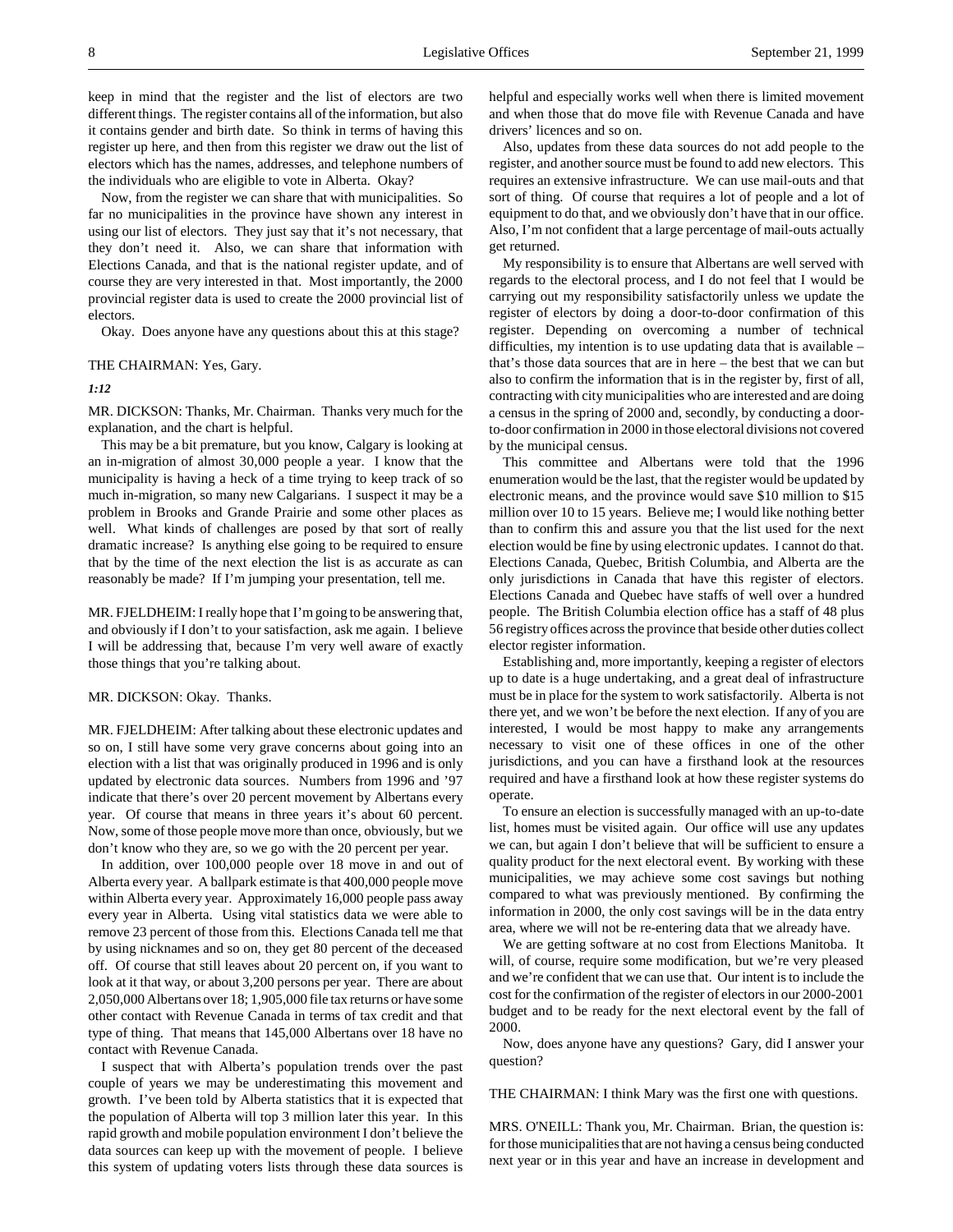therefore lots of new voters, how do you propose to get them registered or on the list?

# *1:22*

MR. FJELDHEIM: Then we will be looking after that. For example, Camrose was not interested; they're not going to have a census. So we will do that through our provincial returning officers and so on. We will manage that. We will conduct a door-to-door.

Again, as I mentioned, there are two methods for us to conduct this door-to-door. One is that we will in effect hire the municipality to do that for us, for those municipalities that are interested. Secondly, for those that are not, for the rest of the province, then we will conduct and manage the door-to-door confirmation.

MRS. O'NEILL: May I ask: how will we know which municipalities do and do not have a census?

MR. FJELDHEIM: Well, I'll jump ahead a little bit here. Calgary is interested. We have contacted all city municipalities in the province. It's just too cumbersome to try to contact every municipality in the province. We're better off not to do that. So we contacted the city municipalities. Now, of the city municipalities, those that are interested are the city of Calgary – they do a census on a regular basis – St. Albert, Grande Prairie, Leduc, Red Deer, Lloydminster, and Fort McMurray. Those are the municipalities that are interested. The rest said: no, we're not doing that. So then we will go into those municipalities and conduct a door-to-door confirmation.

MR. FRIEDEL: From the figures that you mentioned, Brian, I gather that the cost of maintaining an enumeration process would be approximately a million dollars a year, except that that would be spent about every fourth year to do the enumeration. Are those essentially the dollars we're looking at either saving or saving a percentage of?

MR. FJELDHEIM: I'm reluctant to comment specifically on the savings. Elections Canada says they saved \$30 million. I can't say how much that may or may not be here, other than that to set up a system like this is very expensive. The trade-off is to keep that system up to date and to have confidence in the information that you're keeping it up to date with.

MR. FRIEDEL: But the actual cost of doing an enumeration as we have in the past?

MR. FJELDHEIM: It's about 3 and a half million dollars to enumerate the province.

MR. FRIEDEL: Yeah, per election. So that works out to something close to a million dollars a year.

# MR. FJELDHEIM: Yes. That's correct.

MR. FRIEDEL: That's what I was getting at.

The second part of that. How accurate has the enumeration process actually been? I mean, if we're comparing the confirmation process, which by your comments leaves some room to be desired for up-to-date accuracy – obviously the enumeration process isn't perfect either. How far do we miss the mark by in that way?

MR. FJELDHEIM: Well, I can't be specific in terms of percentages, but again, if I could take a minute, when you do the enumeration process, you're walking around with a blank form. What we want to do is try to salvage the information that we do have, for those people that aren't moving, and use that. So that is the difference between the enumeration, the blank form and data-entering something new every time, and doing a confirmation where the individuals will be walking around with a form that has the data on it that we presently have. If it changes, then they complete the bottom of the form with the new data. But it will still involve – I want to make it very clear – knocking on people's doors, whether we do it as a provincial agency or whether a municipality is contracted to do it. Have I answered your question?

MR. FRIEDEL: You've explained some of the process, but the question really was on the accuracy of an enumeration. I expect that this process isn't going to change the area of accuracy a lot, because it depends on the amount of contact that the enumerators can have, and if you've missed people in between the time of the enumeration and the actual election, you're going to still have that anyway.

# MR. FJELDHEIM: Correct.

MR. FRIEDEL: So there is going to be a degree of inaccuracy just built into any system.

MR. FJELDHEIM: Yes, you're right. Of course, the secret is to get that confirmation or that door-knocking as close to the electoral event as possible, and that's why I mentioned that in the fall of 2000 we want to be election ready. If the election is not called for a year after that, then we're going to have to take a look again at how we can really update. I would suggest that we would not knock on doors again but that then we would use the data, as much data as we could get. Of course, we want to be as close to the event as possible. Yes, you're quite right. The further you are away from the event, the more inaccuracies turn up on the list of electors.

MR. FRIEDEL: That sort of leads to the question that this is building up to. If there's still going to be a degree of inaccuracy – and we're not really sure what that is, obviously – what is the effect of having people not on the list? If you aren't voting in a municipal election, if there's a municipal census that isn't completely accurate, if you don't drive, if you don't pay income tax, many of these things, what's the chance that people who missed those lists are likely going to be wanting to vote in a provincial election?

MR. FJELDHEIM: I have no idea what that might be.

MR. FRIEDEL: I knew that was a bit of a rhetorical question, but the point is: is that level of inaccuracy anywhere close to justifying the cost of doing a 3 and a half million dollar enumeration or whatever this new process is going to cost?

MR. FJELDHEIM: My opinion is that, no, it is not worth that risk. For the number of people that have moved in Alberta, those numbers that I gave and so on, no, I don't feel that that would be an appropriate risk to take over that period of time, with the growth and so on that is taking place in Alberta.

MR. FRIEDEL: So you're looking at the list as having other justification than simply just voting, then, too.

MR. FJELDHEIM: No. The list of electors is for voting purposes, but I do not feel confident that we would be able to upgrade this information sufficiently to have a reasonable list of electors for the next electoral event. To upgrade this through electronic data sources – I've mentioned Revenue Canada and the vital stats and so on – that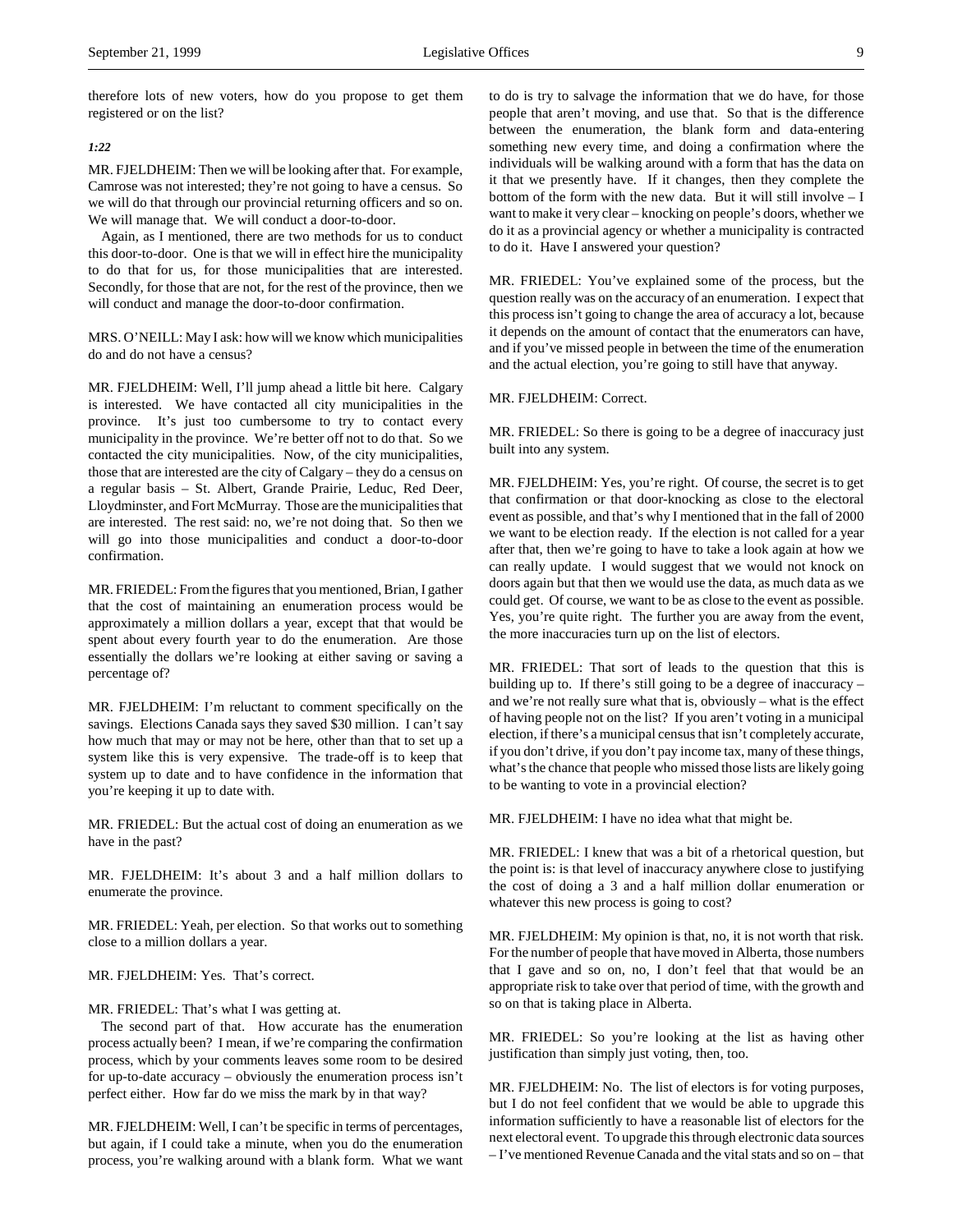is, in my opinion, not sufficient to get this up to the level that it should be at.

# MR. FRIEDEL: Okay.

Then one last point, not to monopolize all of this. The process of confirmation wouldn't eliminate the cost of all these other things, all the things you have on your chart here. You would want to do that regardless, so it isn't a substitute for doing an enumeration-type confirmation. You would be doing that in addition to all this electronic data gathering. So we actually could be compounding the cost.

MR. FJELDHEIM: The cost for the electronic inputs and so on is minimal compared to the cost of doing the confirmation. There's no question about that.

MR. FRIEDEL: But what you're suggesting is both.

MR. FJELDHEIM: I'm suggesting we will do as much as we can in terms of the electronic confirmation. I was going to mention also – and it's later on in the agenda – the Alberta driver's licence for example. That's not a done deal. We expect that to be coming, but that's not done yet and so on. So I don't want to take any chance by perhaps saying that we can go ahead and do it with data and then the data disappears. I just feel that the confirmation is what is needed to ensure that the list is appropriate.

THE CHAIRMAN: The next questioner is Gary Dickson.

MR. DICKSON: Just following up again on this concern with the huge growth in the province, related to that. As I understand it, the proposal is that if it's a municipality that (a) is undertaking a census and (b) is willing to co-operate with your office and share information, you would not be doing the door-to-door check in that community, in that municipality. Correct?

MR. FJELDHEIM: That's correct.

MR. DICKSON: So then I want to ask: in terms of municipalities, what are the time constraints that would be required by your office for them to produce data you would be relying on? In other words, is there a six-month window, a two-month window, a one-year window? If those municipalities you listed – and it sounded like there were about seven or eight of them – were all willing to partner with you in this project, do you have some requirement in terms of when they actually must undertake their census work?

MR. FJELDHEIM: No, but they seem to all be doing it in the spring, and we would like to convince them to go as late in the spring as possible. No, there is no specific time constraint that we're looking at. Traditionally Calgary, for example, has done their census in the spring. They're not going to deviate that for us. So when they do it, we will take that information, and I believe that will be suitable. Obviously, again, as I mentioned before, we want it as close as possible to an electoral event. We don't know when that will be.

# *1:32*

MR. DICKSON: Right.

MR. FJELDHEIM: So we would be pleased to, if we can, work an agreement with Calgary. We certainly hope we can. Spring would be fine.

MR. DICKSON: Can I just ask, Mr. Chairman, a follow-up question? Although you haven't set a cutoff point, in your mind is there a sense that, for example, if it's done before February of 2000, that would be too early?

MR. FJELDHEIM: In my opinion that would be quite early. No one will be doing it in February. They will be doing it in the late spring, before July and August, of course.

# MR. DICKSON: Okay. Thank you.

MS OLSEN: I just wanted to follow up on point 3. You talked about data collection through drivers' licences, and I guess the question can be posed for municipalities as well. First of all, there's the collection criteria with the municipalities. Is that specified by yourself or by your office, or do they collect data that is different than what you collect?

That goes to my second question. I understand that to give your phone number is an option. If you collect through the Alberta driver's licence data bank, are you collecting all of the information, or are you leaving out the phone number, given that that's optional? If you collect through the Alberta driver's licence data bank, you won't be able to offer that option to citizens.

MR. FJELDHEIM: First of all, the municipalities do collect different data. They establish by their local bylaws what they want to know and so on. We have specific data that we require, and that's outlined in the Election Act. We would pass that along to them. Whether or not those people going around would have two pieces of paper saying, for example, "I'm representing the city of Calgary; would you please answer these questions," and then put that book away and drag out ours and say, "Now, for the list of electors for the province of Alberta, may we have the following information?" – yes, you're quite right; the phone numbers are an option.

The driver's licence data. Again, by our Election Act we are only required to get so much information, and that's the information that we would attempt to obtain through the driver's licence registry.

MS OLSEN: Okay. I'm still not clear. Can you tell me: would you be collecting more than what's required under the Election Act?

MR. FJELDHEIM: No.

MS OLSEN: If the city of Calgary says, "We're just going to go out and collect this information and we'll send you a copy of that information," and that data is in excess of what you need, are you going to notify those individuals that for your purposes you're collecting more data than what's required? I mean, some notification to citizens.

MR. FJELDHEIM: It's a privacy thing.

MS OLSEN: Absolutely.

MR. FJELDHEIM: No, we would not collect more. If the city of Calgary – and I'm picking on Calgary, I guess, here – said, "We want to know how many dogs you have," and they collected it, we don't care. We don't want that. Specifically, as outlined in the Election Act: name, address, gender, birth date, phone number. As you know, some of those are optional: gender, birth date, and phone number. So we'd make that very clear, obviously.

MS OLSEN: Well, I guess I'm concerned, especially collecting from the Alberta driver's licence data bank, that if they're going to develop a specific database retrieval program for your purposes, because I would suspect you would only be wanting to collect the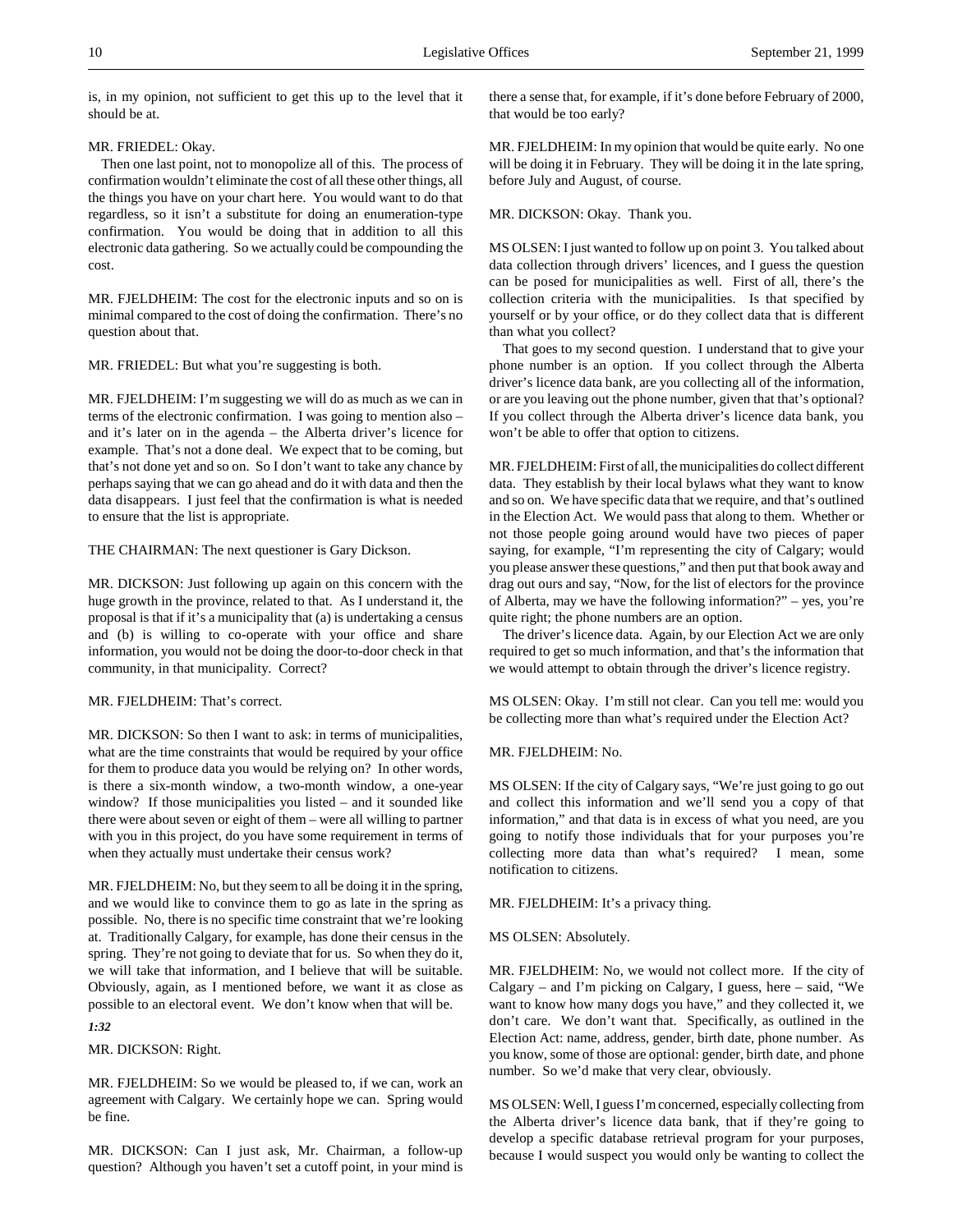name and the address and that information that is absolutely a requirement of the act – if date of birth, gender, and phone number are not part of that and that's optional, I'm concerned about the privacy aspect. If you're collecting mine, I want that option because I have that option. There are lots of people out there that may feel that way, so I'm just wondering how you're going to deal with that.

MR. FJELDHEIM: My understanding at the present time is that there will be a list of all registry offices, agencies – I won't say businesses – that are recipients of this information. They will all be listed. I'm not just sure if it will be on that poster whether or not we'll be saying that these recipients will be receiving these items, but that would certainly be an option, I would think.

MS OLSEN: Registry raises a number of flags in terms of privacy issues. I think that's an important issue. That's one that you need to address with the people you contract with. The people of this province have to be aware if you're collecting beyond, because driver's licence information gives you lots of information, personal descriptions. Your face is on your driver's licence. Height, weight, hair colour, eye colour: all of that kind of information is on your driver's licence. I'm assuming you're not going to collect it.

#### MR. FJELDHEIM: No.

MS OLSEN: I think you ought to make it very clear that by using that data bank, you're collecting very specific information and nothing beyond that.

## MR. FJELDHEIM: For electoral purposes only.

#### MS OLSEN: Yes.

#### THE CHAIRMAN: Mr. Jacques.

MR. JACQUES: Thank you. I appreciate the update that you've presented. It probably makes all Albertans feel better: the degree or the concern that Big Brother was going to be watching them, as expressed by some, following the much earlier announcement that all this would be monitored through electronics. So it must be reassuring to some of them.

It does raise some questions in my own mind. Maybe I could just run through these, and you could respond all at once, because some of them are probably interrelated. The term "accuracy" was used with regard to the list of electors. I don't call it accuracy; I guess I would call it preciseness in terms. I don't think there's a wrong or a right, and therefore you can't score on accuracy. My question: is there a degree of preciseness that there's kind of a target in terms of what you expect or hope to achieve on the day that an election is held in terms of how accurate, maybe not on a constituency basis but provincewide, the voters list had been?

Secondly, we have and do provide within the Election  $Act - I$ believe it's the Election Act – that a voter who is ineligible, a voter who is not on an electoral list at the time of voting, can indeed, as I understand it, swear out an affidavit and vote. That begs, I guess, the bigger question, and it may not be one necessarily for you to respond to, but it does I think in terms of the future entertain a possible debate: to what extent do we try to achieve a degree of preciseness when we have that option and hence the responsibility for individuals to exercise their right if they do indeed wish to vote?

The third item is the presentation today. Is this a heads-up for what we might see on the 2000-2001 proposed budget, or are you seeking some form of approval or direction today? If you could clarify that.

My last question. Has there been any test sampling done to suggest or to indicate, again, what degree of preciseness you may be looking at in any given area? I go back to your earlier comments in your preamble where you were indicating how transient the Alberta population has become – the number kind of statistically moves – the immigration issue, the number of people moving into the province. That would then suggest that the preciseness that they would be able to maintain electronically is just not there. So it's kind of the rationale, saying if you took a sampling of a four-block area in downtown Calgary and you took a four-block sampling or section in Beaverlodge, Alberta – is there something there that has been done on a sampling basis saying, "Yeah, we're really concerned because we've done some test samples, and these are the results that were achieved in a certain area versus others"?

Thank you, Mr. Chairman.

*1:42*

MR. FJELDHEIM: Okay. First of all, the degree of preciseness. We would like over 90 percent. I'm afraid this isn't an exact, exact science. When people are moving and so on, it makes it very difficult, but over 90 percent. Historically, with my experience we don't like and have not had any more than 10 swear-ins at a poll. When you get a lot of people swearing in – and you're right; yes, you may be sworn in on polling day. That's one of the reasons, when you talk about mail-outs and so on, people say, "Well, I'm not on the list, but I'll swear in on polling day." That's fine. That's why it's there, to accommodate those individuals. I have a very great aversion to lineups. When you get people backed up at polls, there's a lot of frustration involved and so on. So we want to ensure that that possibility is kept to a minimum. So the degree of preciseness: 90 percent plus. Again, as Mr. Friedel mentioned, the further away you get from polling day, the more you lose that sort of thing.

Is this a heads-up, or do we want direction? I guess I would say, first of all, it is a heads-up, because unless we hear something very strong to the contrary, we intend to include the dollar amount required in our budget of 2000-2001 to conduct a confirmation of the register in Alberta.

Have we done any testing on this sort of thing? Well, I'll go back to the Edmonton-McClung by-election. That was over a year, about a year and a half in fact, since it had been enumerated and since the list had been updated by the use of the general election, and we targeted six subdivisions – those are the smaller areas of not more than 450 electors – where there had been extensive growth. We asked the returning officer: "Where has there been growth in this electoral division? Are there any areas that we should look at?" He said, "Yes. These six areas here have had a lot of growth." So, yes, we do take that into consideration when it's closer to the time when the list has been updated.

The time we've gone past now – and you're quite right. In some areas of Alberta, Calgary-Buffalo for example, there's huge growth there: new apartment buildings and everything else. I live in Vegreville. There's not been a great deal of growth in Vegreville since the last electoral event. However, with the movement even within that community we would still have to confirm the register of electors. We might not have the data entry that we would otherwise, and 70 percent might be fine. However, when you think of 30 percent not being on the list, that's a lot of people. If you think that there are 400 people who are in a subdivision and if you take a third of those not on the list, that's about 120 not on the list. People say: "Well, so what? Everybody doesn't vote." But if you think, "Well, 60 percent vote," that means that 60 are not on the list. That's a lot of people who are going to vote and are not on the list of electors. That's why I feel this confirmation is so critical.

THE CHAIRMAN: Just on that point that you're making now. In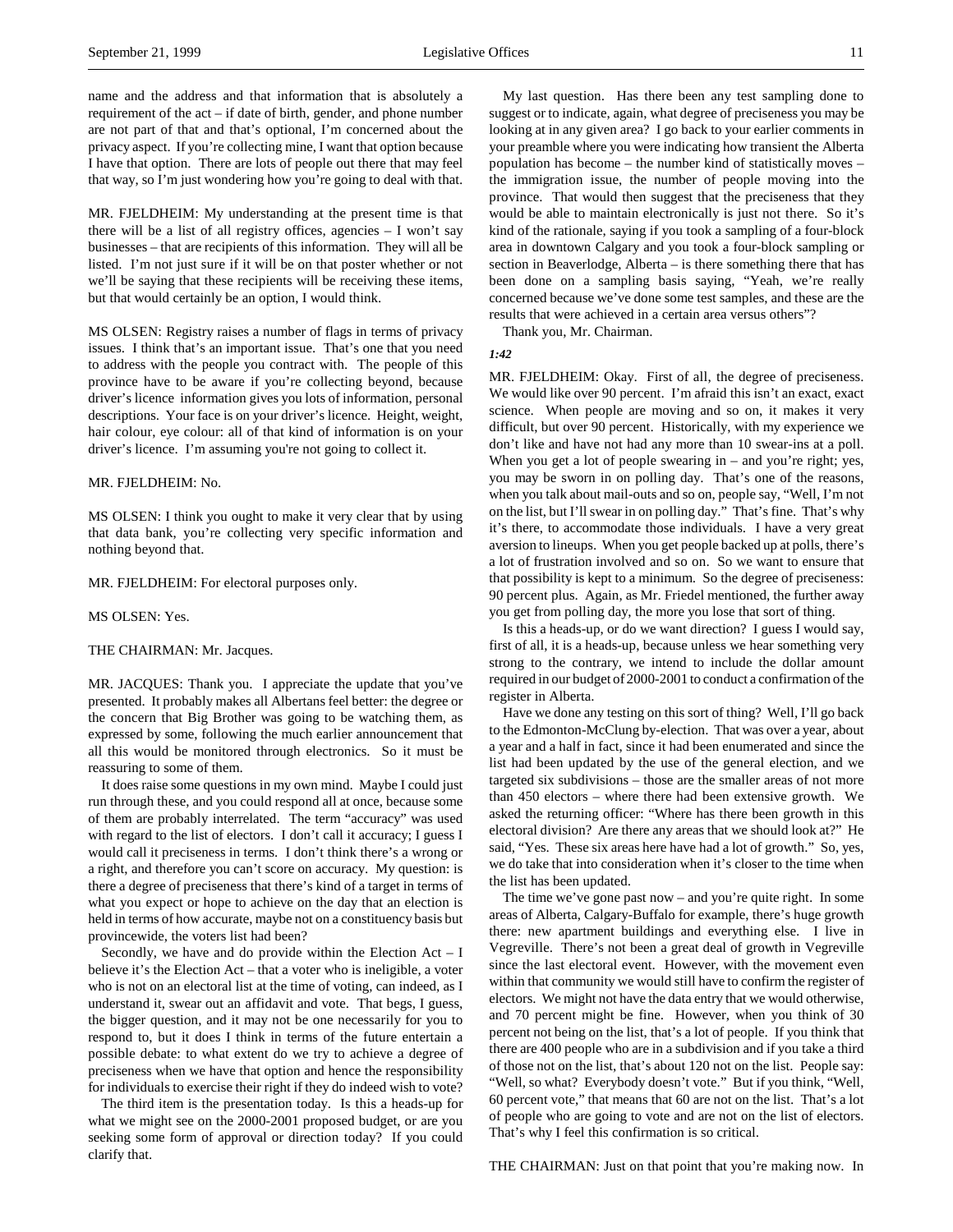the last election in Lac La Biche there were two polls where in total there were over 200 people that were lined up to be sworn in. They were right through the door to the outside parking lot, and at least 20 percent of these people got so frustrated that they left and went home. They don't blame the enumerator or anybody else; they blame the government.

MR. JACQUES: If I may, Mr. Chairman, and it's on that point. I wasn't raising it from the point of view of saying that that's the way to go, because I think the issue is broader than that, and that is that if you recognize that you are going into an election that way, then obviously your staffing and manning departments would presumably be different in each polling location on the basis that you would be anticipating a large number. Hence you would, if you like, gear up for that, or whatever the expression is. The same as the problem that you have today going into an election: how many people are going to turn out to vote? Is that going to be 30 percent or 80 percent? You do your best in terms of, I guess, historically manning up for that, based on a lot of factors. It was more from the point of view: is that a legitimate alternative?

I'm not suggesting it for debate today, but it does raise the question in the future from a strategic point of view: what do we want to do in these areas? I think the equally important thing is that we started the roll down the road to electronic updating, and basically what you're suggesting and rightly so today is that it doesn't look very good and hence some form of door-to-door enumeration. But then that begs the greater question: which route do we go down? If we're not going to have faith that electronic updating is going to produce the result, then should we be continuing to spend the resources in that area? As opposed to simply saying: okay; let's do an electoral update by door-knocking every four years or every three and a half years and kind of cut off at that point. I don't have a good feel, but again I guess that's a debate for another day. Thank you.

MR. FJELDHEIM: In response to that, actually maybe you do have a pretty good feel for it, because those are some of the problems that we're faced with in going down this road. It has been used successfully in Quebec. They use health care records to update their database. It's unique in Canada that that's done. British Columbia has had this in place since the 1960s, so that's had a long time to evolve and work through and so on, and they're still figuring out ways that they can update the list and so on.

So it is something that is, despite B.C., relatively new. Most provinces don't do it. I like to think that here we're in what I would consider a transition period, where we are using information that we do have on the register, that we've collected. We want to use information that is available from the data sources. My opinion is that we're not there yet, to rely solely on those database sources. So I wouldn't want to slam the door on a register system, because I think down the road there are possibilities. I think whatever happens – and as I mentioned, Elections Canada has that longer period – where you have a high-growth area, you are still going to have to go in and knock on doors.

If there's a by-election – and I'll pick on Vegreville again – in the Vegreville area, you can take a look and say: well, there hasn't been a lot of change here. But if there's a by-election in Calgary-Buffalo, we have to go in, depending on when the last electoral event was, and probably do the whole thing.

THE CHAIRMAN: Okay. Well, if there are no further questions, I think Mr. Fjeldheim told us this is more for heads-up today, and we can expect to see some figures in the budget to accommodate that. Anything else?

MR. FJELDHEIM: I'll go on to number 2, and we've already touched on it. That's the data collection by the municipalities. We've contacted the city municipalities in the province to see about the possibility of them collecting the data for us for a fee. Calgary does a census every spring, as I mentioned earlier, and we felt that if they were going to be knocking on doors, it would be redundant for us to send people around as well. So we contacted all the other city municipalities in the province. Besides Calgary, as I mentioned earlier, St. Albert, Grande Prairie, Leduc, Red Deer, Lloydminster, and Fort McMurray are interested. I think it's important and appropriate that we work with municipalities in this venture. We are presently at the early, early stages of negotiations regarding the fee that we will pay municipalities to collect the data.

This may not be easy because there is, I believe, a perception that we have unlimited funds to spend on this. I want to assure the committee that we will not spend more than it would cost us to collect the data ourselves. I really want this to work. If it doesn't, I'm well aware of the possible criticism of two levels of public officials knocking on the same door. By the same token, we obviously have a limit on what we will pay, and it certainly is not, as I mentioned before, going to be more than what it would cost us to do it ourselves. I see no reason why we can't get together and have the municipalities collect the information for us. As the cliche goes – and I hesitated; I read this a couple of times before I thought I should say it – it should be a win/win situation.

Does anyone have any questions on that?

MS BARRETT: Well, I'll voice one that my next-door neighbour here said to me. Probably it would be cheaper – wouldn't it? – getting municipalities.

MR. FJELDHEIM: We would hope so, but I can't guarantee that. It seems like the price is kind of a moving thing.

MS BARRETT: Well, good work.

MR. FJELDHEIM: Hopefully.

MR. DICKSON: I was just thinking. I was one of the members of the Leg. Offices Committee that had first been pitched on the idea of going down this road in terms of a permanent voters list, and it made such darn good economic sense in terms of being able to do the one list. Now that we're at this place, I still think I'd be awfully disappointed if we ended up having to pay to the municipality anything close to what we would have to to do our own door-to-door poll. I mean, no matter how aggressive a bargainer the cities may be, to simply ask another couple of questions and fill out another copy should be nothing close to the cost to your office to physically undertake that. So I hope your outside threshold or cap is something a whole lot narrower than just the cost of your office doing the doorto-door work. It seems to me they shouldn't even be close. That's just an observation, Mr. Chairman.

THE CHAIRMAN: Yes. That's a good one.

*1:52*

MR. FJELDHEIM: I agree with you.

THE CHAIRMAN: Okay. You pretty well covered the driver's licence. We talked about that.

MR. FJELDHEIM: Driver's licence data. Also, as I mentioned earlier, my understanding is that we will be added to the access standards listing to be one of the recipients of information collected by Alberta registries, motor vehicles. I want to reiterate that this has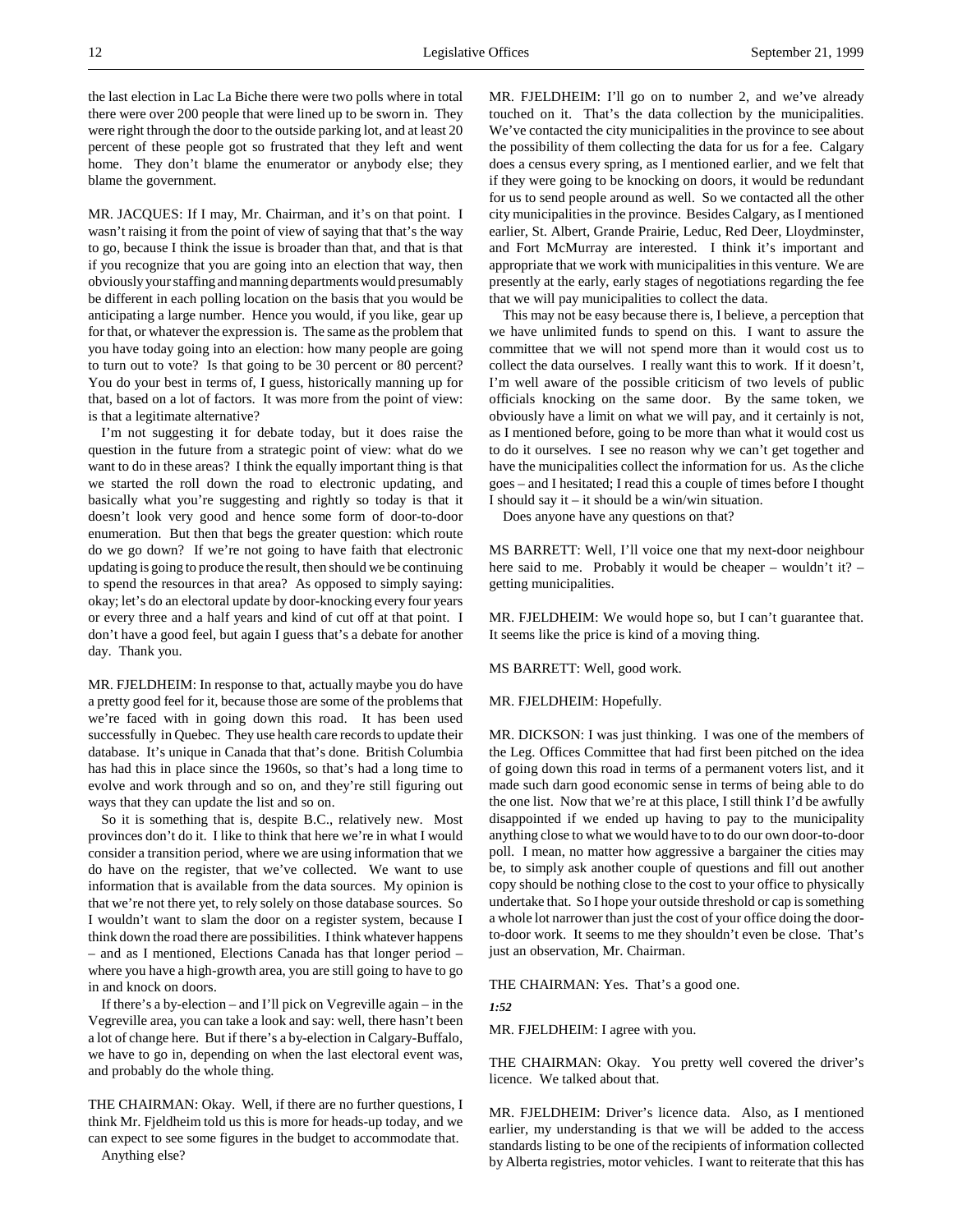not yet happened. Although there is no specific time frame, if everything goes well, including any privacy concerns, it is expected that in the spring of 2000 we will have access to this information. This will take time to implement and will need to be extensively tested to ascertain the value that it has in updating the Alberta register. Again, sometimes people register their driver's licence differently than they register themselves on the list of electors and so on, and that's what we will be testing for. Elections Canada has been talking with Alberta registries for some time with the intention of obtaining this data to update the federal register. However, since we will be one of the recipients, we will now be dealing with Elections Canada in this regard.

Questions on that?

#### THE CHAIRMAN: No? Do you want to go on to item 5?

MR. FJELDHEIM: Sharing of information with Elections Canada. Section 11 of the Election Act is very specific and very specifically allows for the Chief Electoral Officer of Alberta to enter into agreements with the Chief Electoral Officer of Canada to receive from them information that will assist us in revising our register and to provide to them information that will assist them in revising their register. We would be pleased to work with Elections Canada. They are most interested in the driver's licence data, and we have already met with them about how this information, once it has been put through our register, may be passed along to them. Another meeting will be held next month to further discuss how this can be accomplished.

Two items that need to be addressed are concerns about privacy and technical comparability. When you're dealing with 2.2 million records and someone says technical problems and computers, I get very nervous.

Elections Canada has expressed an interest in the register information that we will have collected by the fall of 2000. This data should be, better be, and will be excellent and will be a valuable source to them to further update their register.

Do you have any questions about our dealings with Elections Canada?

## THE CHAIRMAN: No.

MR. FJELDHEIM: Okay. I would now like to move on to our suggestions regarding the fees and expenses to be paid during an electoral event. This will also impact on our budget presentations down the road. Bill Sage will walk you through our proposal. Before Bill starts, I would just like to say that although the increase is substantial, please bear in mind that there has not been an increase since 1981, and, secondly, this cost occurs about once every four years or so. So it's not an annual cost; it's once every four years.

MR. SAGE: Mr. Chairman, would you like me to go line by line?

THE CHAIRMAN: I don't know. Do you have an overview of the whole thing? What is the committee members' desire?

MR. JACQUES: Before we get into the details, I was wondering if you have any data. These numbers weren't just pulled out of the air obviously. Can you give a little bit of the background? Did you look at comparisons in other provinces, like where we fit today and where we're going to fit, that type of thing?

MR. FJELDHEIM: Previously – Bill, you might have something to add – we looked across Canada, of course. In 1981 we were near the top. In 1999 we are near the bottom. We're in the bottom third, I would say. These revisions will not make us the highest in Canada.

In fact, we'll still be second or third, but now we'll be in the top third. We will be near the top; there's no question about that. These are hefty increases, so that's where we will be.

For example, our returning officers. Under the proposed, we will be sixth in Canada for returning officers. We can prepare this. We didn't, but we can certainly prepare this and pass it out to everyone. For the election clerk we will be third, behind Elections Canada and British Columbia, for their fee. For enumerators, people who confirm the list of electors, we will be second. For deputy returning officers we will be second, and so on. For poll clerks we'll be fifth.

MR. JACQUES: Did you say fifth?

MR. FJELDHEIM: Fifth, yeah. So, yes, we did do that comparison, if that helps.

THE CHAIRMAN: Bill, do you have anything to add on that statement?

MR. SAGE: Just in terms of a fee increase, we are basically looking at a 33 percent increase from what we went at in 1981 versus what we're proposing now. So as Brian said, it is a substantial increase. We didn't try to go right to the top. We did look at a couple of things.

The cost of living index has gone up nearly 80 percent in Alberta over that 18-year period. One of the comparisons that we did: we looked at an election clerk and compared them to administrative officer 1 in the government provincial service. The administrative officer 1 salary has increased just over 40 percent in that 18-year period. So although we are at 33 percent, there is justification in there that we haven't gone as high as other indicators might indicate that we could have or should have gone.

Again, I think if you look at the 33 percent over the 18-year period, it's only something less than 2 percent a year that we're asking for an increase. I appreciate it's a big mouthful to throw out to you, but there is some justification to it I think.

#### THE CHAIRMAN: Gary Dickson, you had a question.

MR. DICKSON: Well, a comment first and then a query. I think I had very long conversations with at least four returning officers in Calgary subsequent to the March 11, 1997, election, and much of their concern focused on what they felt was unfairly low compensation for the work that was involved. I know that there was at least one and maybe a series of meetings that returning officers from around the province were invited to post '97 election, and I know this was one of the issues. To what extent does this proposal you're putting in front of us address the compensation issues that were raised by those people who served as returning officers in the '97 effort?

MR. FJELDHEIM: I'm confident that what we have here will satisfy 90 percent of the returning officers. In some cases it's just very hard to try to get a handle on how much money they really would like, but this will certainly satisfy, I believe, 90 percent of election workers, not just returning officers but all election workers in Alberta.

# *2:02*

MR. DICKSON: Can I ask one follow-up question? Now, a lot of the frustration, I think, of returning officers in Calgary – and I'm assuming this wasn't unique to Calgary – was that certainly in areas with high growth, there had to be so many changes. It was sort of the inadequacy of the enumerated list that caused a lot of the problems. I'm getting a sense that you're trying to ensure we have a better list for our next election, whether that's in 2000 or 2001,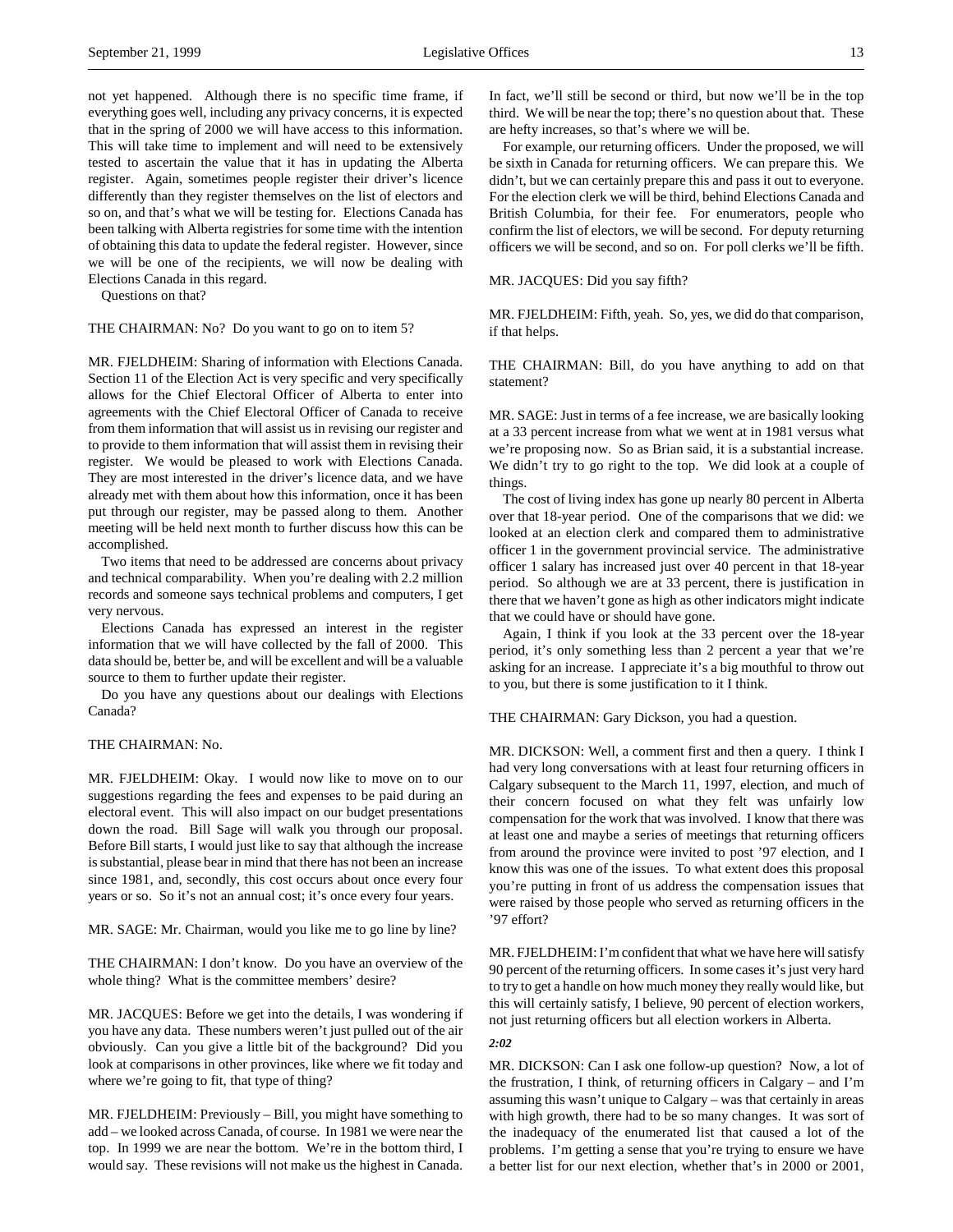than we had in '97 in terms of accuracy. So in some respects it would be less taxing, difficult for returning officers. Is that an accurate impression?

MR. FJELDHEIM: Things that we are focusing on are the maps and the polling subdivisions and the polling place locations. So, yes, we have to concentrate on the lists and ensure that they're as good as we can possibly make them. Where we feel we have holes in the list, we then need to put in a polling station. If you're not on the list – and there are lots that aren't on the list – then you go to this lineup over here. If you're on the list of electors, we'll have a supervisory deputy returning officer at the door telling people: yes, you're on the list; go to that lineup. So we're going to address that situation in that regard, but also these maps, where we did the review, I pointed out on here – it is also critical to ensure that the electors know where to vote and that when they get there, there is accommodation for them to vote. Does that answer your question?

# MR. DICKSON: I think so.

MR. FRIEDEL: Looking at a list like this – it's kind of a shopping list of ways that remuneration can be paid. What would mean more to me if I was looking at it would be some kind of a summary showing what, either on average or a list with no names on it, a returning officer would earn over the period of an election, from start to finish, and the amount of time it would take that individual to earn that. I think that would be an easier way for me to wrap my mind around if this is fair compensation for time spent, likewise for deputy returning officers and clerks and things like that.

Then following that  $up$  – and the reason I would ask the question is a measure of whether this is a fair wage or not – would be a determination of how difficult it is to get these people. I expect in some large or more densely populated communities it would be fairly easy because it's found money. You know, somebody that's looking for something to do isn't really going to be looking so much at the dollars per hour as this is sort of part-time income. Yet you could pay just about any amount of money in a really remote community and simply because there aren't people there, you wouldn't find them. The question is: what is the degree of difficulty in actually attracting them? If it's impossible to get somebody, then you're probably not paying enough. If it's fairly easy to collect them, the difference in pay becomes what would be nice to have and what would be fair and necessary to have.

MR. FJELDHEIM: Off the top of my head – I'm looking at Bill here again – it's about \$5,000 for an election.

MR. SAGE: It depends on the size of the electoral division. They get a fee based on names, so it can vary. Calgary-Buffalo is going to be higher than Peace River just because of the population, as you have mentioned.

One thing that came out in the wrap-ups that Mr. Dickson was mentioning is that it seemed to be a general consensus of the returning officers that the fees had been inadequate both for themselves and the polling day officials. To relate that to the hours worked versus what they're going to get paid becomes very difficult, but as I say, it was a consensus that our fees had slipped over a number of years in that they hadn't been adjusted in 15 years, or whatever it was in '97. As I say, if that's any benefit to you, the consensus was that the fees were low. I guess, having said that, I'm probably an example of that. If you're willing to give me more money, I'm probably going to take it.

MR. FRIEDEL: That's kind of how my question is worded anyway.

Would this expression of dissatisfaction be as a result of spontaneous feedback from all the returning officers? You know, a large majority being unhappy with the amount they got paid, or somebody asking them if this was enough money and they responded accordingly?

MR. FJELDHEIM: Well, there has certainly been some spontaneous feedback on the fees. Of course we want those people, those 13,000 Albertans who work on election day, to be fairly compensated, but also we want to get the best possible people we can. Now, we have certainly had enough people to run the polls in Alberta. I don't think that's a question, but I think fair compensation to those individuals is also important.

MR. FRIEDEL: Don't get me wrong. I'm not suggesting that we attempt to get the lowest calibre of people for this or any other job, but by the same token I always get a little bit nervous when we start measuring across provinces and the goal almost seems to be how close to the upper quadrant you can be. Is that your measure of success, or is the measure more along the lines of reasonable satisfaction by some criteria that you as Chief Electoral Officer would have measured? The budgeting process I think often lends one to measure by other ways, you know, comparative shopping with other provinces.

MR. FJELDHEIM: Uh-huh. The individuals – for example, I just turn to the deputy returning officers at \$165 for the day. Now, that day starts at probably 8:30. We tell them to be at the poll half an hour before the polls open. The polls open at 9, so let's say 8:30. The polls close at 8 p.m, and of course there's the count after that and so on. That might take, let's say, an hour. So at that rate, when you think of the time that they're there, around 12 or 13 hours, it's \$12 to \$14 an hour, if that helps clarify anything that anyone has. I believe that to be a reasonable fee for someone with that responsibility and dealing with the number of people that are involved and so on.

I agree with when you say that it's not where we want to sit in terms of the other provinces and we pay more than them and so on. No; we're not after that at all but fair compensation here in Alberta.

MR. DICKSON: I was going to ask what this does in terms of continuity for our election administration. We've talked in the past as a committee, at least some of us have, about looking at sort of permanent returning officers and different models, and the attraction for me in that sort of thing was stability in ensuring you had experience. My understanding – and I guess I'm looking for some clarification on this – is that as a result of the March 11, '97, experience and those debriefing sessions after that, or whatever you call them, there was a clear indication to your office that many people who've been involved in running elections and are experienced at doing it were not interested in doing it again. That's some of the feedback I had received, and I'm not just talking about your returning officers. I guess I'm trying in part to respond to Gary Friedel's comment about how difficult it is to find people. Perhaps you could indicate to us what this will do to ensure continuity, stability in terms of key positions in running successive elections.

MR. FJELDHEIM: Well, a number of these individuals have done this for a number of years and enjoy doing it. They really like working in the election process, and that's great. So part of our job, as I see it, is to make it an enjoyable experience and one where we have clear goals and objectives and so on. It's down here exactly what you do and what the expectations are and so on. So, number one, that's very important, to keep the continuity, to keep – and I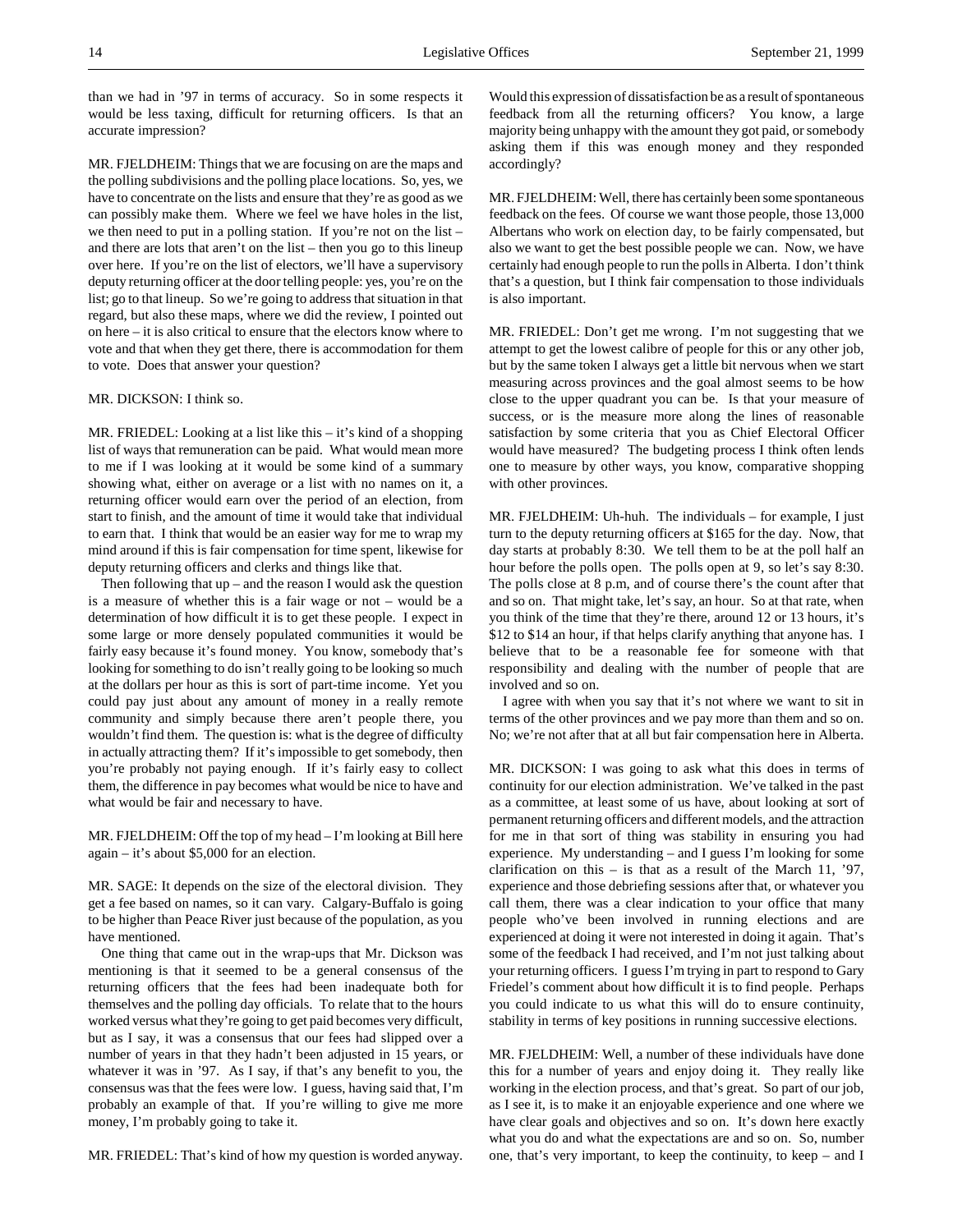hesitate to use the word employees because they're not really employees. But if you keep these folks pleased with what they're doing – and I don't necessarily mean just by more money all the time. I mean by having clear directions and so on and a system that's in place that is consistent and works well. I think that's important also in the continuity.

# *2:12*

When we did the review of the polling subdivisions in '99, of the 83 returning officers we had 75 that we hired as consultants. I was very pleased about that. There were eight that had moved away, and in a couple of cases, with those eight, it was because of a physical inability that had occurred since the election and so on. So there is, I believe, very good continuity in the system that we have.

MR. DICKSON: Mr. Chairman, if I might. That would run counter to the proposed wage increase in some respect. I was making the assumption, which I guess is inaccurate, that we were at risk of losing a lot of experienced election workers because our compensation had fallen significantly since it was last set. I take it that what you're telling me, notwithstanding complaints that I heard about pay last time, is that there hasn't been a real significant attrition. You haven't lost most of those people.

MR. FJELDHEIM: Well, this was a completely different job. We figured it on the same pay schedule, but they were not hired as returning officers. They were hired as consultants because they were familiar with their electoral division and so on. That's why we felt it important to hire those people to review the maps and so on. When the election comes and returning officers are appointed again, then of course we would look at a pay schedule that is set by an order in council.

THE CHAIRMAN: Yvonne.

MRS. FRITZ: Thank you. Just a clarification. When was the previous fee increase?

# MR. FJELDHEIM: In 1981.

MRS. FRITZ: So 20 years ago, approximately, we increased the fees?

MR. SAGE: There was a minor adjustment made to some of them in '93, just for the returning officers and election clerks, but the basic fee package was set in 1981.

MRS. FRITZ: My goodness. When you mentioned the \$165 per day or the other, the \$150 per day, the only benchmark that I could sort of pull out of the air and reflect on was the honoraria that we have for boards, agencies, and commissions, and I felt that this fell in line with that type of honoraria. I trust your judgment and the research that you've done on what would be fair compensation, whether it relates to other provinces or whatever else you used within your abilities to pull up to what would be there for people that are local, people that very much enjoy, as you said, what they do when it comes to elections, but they should also be fairly compensated. So I support what we have here today for the fee and expenses regulation change, the increase, and hope we get on with it.

THE CHAIRMAN: Thanks for that comment.

MS OLSEN: I wanted to make the point that just recently the arbitrators and mediators have gone from zero to \$100 per session

for their meditations. There came a time when they had to be compensated for the work they did. Otherwise, they were at risk of losing professionally trained mediators to do the job. At some point you may face that same particular issue. I would support an increase. I would support this increase to the individuals. My reason for that is it seems that everybody else has been getting a serious increase. If I look at the performance bonuses that the deputy ministers get, about \$20,000 a year on top of their \$125,000 salary, I guess it's not too much to pay those who come out every four years and support the democratic process with an appropriate salary or stipend for the times.

MR. FRIEDEL: I'm assuming this is something that would have to be dealt with in the budget regardless. We don't do this sort of thing midstream. When we get to the point where as a committee we have to make the choice of recommending this, would it be possible to see these numbers in comparison, what the present fee scale actually costs? I would prefer to see it broken out, something along the lines of positions, not just a blanket percentage increase compared to what the new version would cost.

MR. SAGE: I can give you the figures now. We have that, but we didn't prepare it for you. I could certainly make it available to you after or fax it over to you or something. What we've done is compared our proposal versus what we actually paid in '96 and '97. The returning officers in '97 received \$407,000 in fees. Right off the bat, our proposal would bring them up to \$492,000, basically a 20.1 percent change.

THE CHAIRMAN: So they're not all a 30 or 33 percent increase.

MR. SAGE: No. The 33 percent certainly is what we pretty much based the proposal on, but when you compare them over the range, it isn't 30 percent across the board. Again, total fees for the enumeration and the election, '97 versus 2000, about 18.7 percent is the upward increase in it. As I say, what we've done with this particular schedule is just compared '97 to our proposal by the total fee that they were reimbursed in '97 rather than by the individual fees. I can certainly make that available.

THE CHAIRMAN: If you would make that available to Diane, she can make a distribution to all the members.

MR. FRIEDEL: It would be nice to see that, as I say, preferably if it could be broken down in a chart by the various positions, because I gather from that that not each position is going to get the same percentage increase, according to the recommendation.

The other thing that would be good to see is what this would do to the cost of an enumeration, for example, or of holding an election in total, because that kind of ties into the first part of your presentation today. This obviously would have a compound impact.

MR. FJELDHEIM: Yeah. That is on this chart. Just briefly, the increase in the enumeration would be \$201,653. If we use these numbers and compare it to the '96 enumeration and the cost for the general election that was held in '97, if these new fees were in place, it would have increased the cost of the election by \$702,137. We'll put this down and give it to you.

MR. FRIEDEL: That would be very helpful.

THE CHAIRMAN: You'll make that available. Gary has one more question.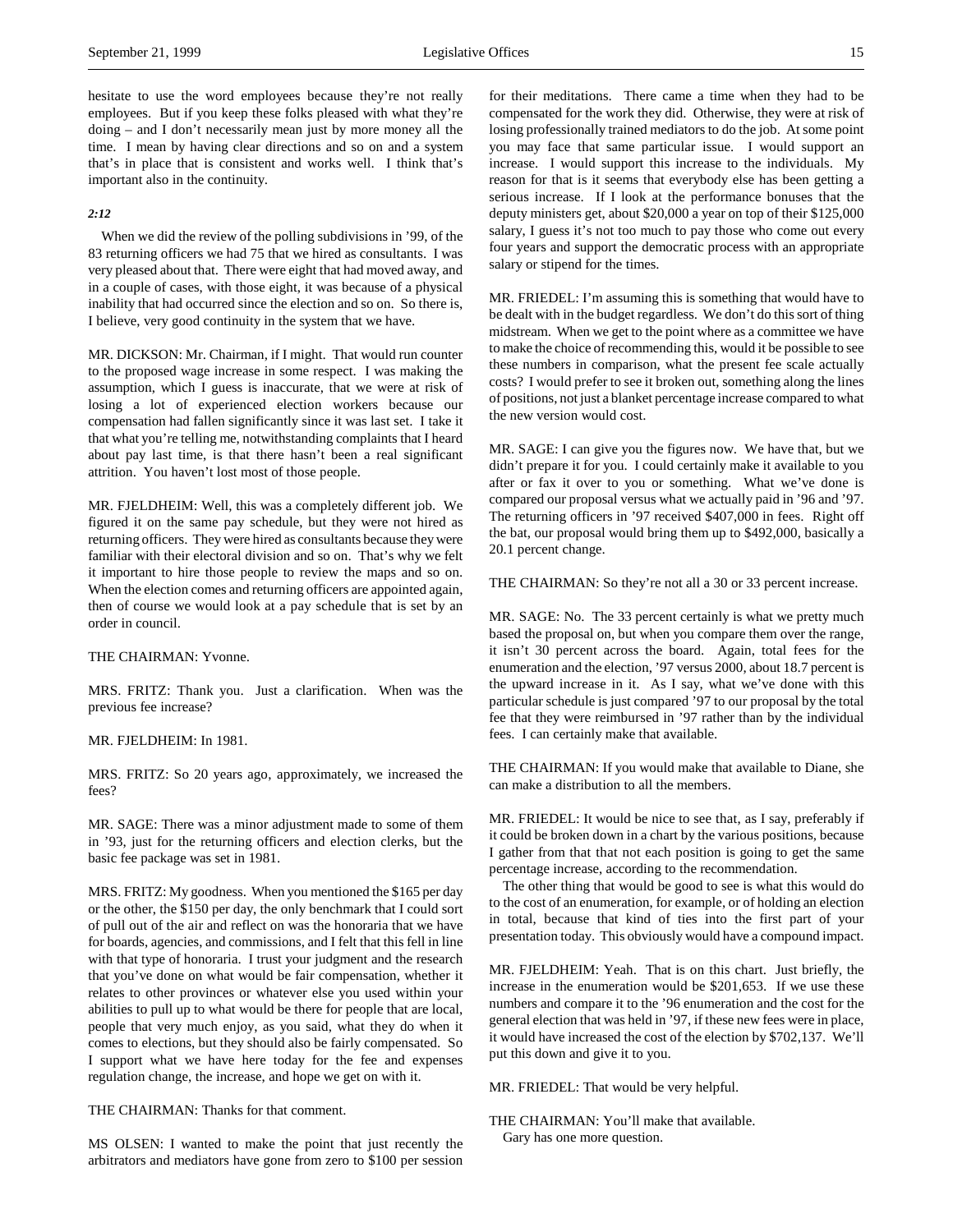MR. DICKSON: Just one other item. It strikes me that we have some new committee members since the Legislative Offices Committee last dealt with the question of independent returning officers. What we're talking about is additional compensation for returning officers, and I support that. But I'm going to move, Mr. Chairman, that the compensation proposal be deferred until after our committee revisits the question of appointment of returning officers. Now, in making that motion, I understand that this has been argued and debated by the committee before and that the decision was not to change and go with returning officers appointed by the Chief Electoral Officer. But I'm mindful there have been some changes in the committee, so that's why I want to at least address that question before we finish off the fee question.

THE CHAIRMAN: Okay. Will you read the motion again to make sure we understand it?

#### MR. DICKSON: My motion is

to defer consideration of the compensation proposal in front of us until this committee has revisited the process for appointing returning officers.

When I say that, I'm clearly referencing the proposal that had been in front of the committee I think it was at least two or three years ago – I stand to be corrected – when we had talked about having returning officers appointed not by the government of the day, as is the case now, but by in fact the Chief Electoral Officer, as is done in many other provinces.

# THE CHAIRMAN: Any comments?

MR. FRIEDEL: Just a question. I have no problem with the concept of deferring this until other considerations regarding returning officers are dealt with, but I'm confused. There are two things you mentioned. Actually, in an earlier comment you made today you referenced this idea of having – I wouldn't call them full-time – returning officers appointed for continuous duty between elections. I'm assuming that's not part of what you're suggesting here, that you're talking about who appoints returning officers and how.

I'm not opposed to the discussion, but if the other, this idea of a full-time returning officer, is part of this, I would want to go on record as opposing this, as I have earlier. While there might be some merit in having continuity, I get awfully nervous about the idea of having someone in a position and then ultimately looking for things to do to fill the time and then in turn looking for compensation because you've now filled the time. So I'm just making my intentions known in that regard.

*2:22*

THE CHAIRMAN: Did you have your hand up?

MR. JACQUES: Yes. I would speak against the motion. I don't see the relationship of the pay structure to the issue, which has been debated in the past, as to who appoints the electoral officers. I would suggest that they're unrelated. The issue perhaps that Gary was leading to is probably more relevant if you were contemplating something like that, but I think the other is, with all due respect, more of a political question that has been debated. I would suggest that we deal with the straight issue of remuneration one way or the other. If we want to defer that for further consideration, I certainly would agree with that. But subject to this other issue, I couldn't support it.

MS BARRETT: Well, I have a similar thought. I mean, being subject to a discussion that may or may not go anywhere is to me irrelevant to what's in front of us today. We have a request by a very respected officer of this Assembly. I see no reason that we can't accommodate this and let him get on with his life, and if we want to have a discussion about who appoints returning officers, let's do that. But they're completely unrelated concepts as far as I can see.

## THE CHAIRMAN: Thank you.

MS OLSEN: I would speak in support of the motion. I think that the actual fee for a returning officer is a component, or part, of the hiring of those individuals. As to who does that at this point, I would love to have the opportunity to debate that issue. However, I do think the two are tied together. I don't think they're individual, as put forward by other members.

THE CHAIRMAN: Okay. I'll call the vote on the motion. Those in favour of the motion? Those opposed to the motion? The motion is defeated 4 to 2.

Yes, Yvonne.

MRS. FRITZ: Thank you, Mr. Chairman. I'd like to put forward a motion as well, and that would be that the recommendations for amendments to the fees and expenses regulation as presented by the Chief Electoral Officer be accepted as attached before us here and be accepted. I think after the debate today, part of my motion I'd like to make is that it be accepted in principle with the information that was requested, for example by Mr. Friedel, to be brought forward as it's presented in the 2000 budget.

# THE CHAIRMAN: Any discussion on that motion?

MR. JACQUES: I understand what Yvonne is driving at, but when it comes to an increase in salary, I think it's harder to accept in principle than subject to. I understand what she's saying, but I don't think it's a realistic way of handling it. If the committee wished to postpone, if you like, the decision, I can understand that, if there's some question about getting some information in the meantime and dealing with that. But I think we could get into the proverbial argument. If we accept it in principle, then the argument is: well, did you get the right information and hence it's now onside or offside?

MRS. FRITZ: Just for clarification on the "in principle" as well, I thought we needed to accept in principle prior to it going into the budget for 2000. Maybe I could ask Mr. Chairman to clarify.

THE CHAIRMAN: Yes. I understand that we would only approve the budget expenses once in a year, so before the end of November all the officers will have to come back to this committee to get their budgets approved so that we can forward them to the Treasurer to be included in the government's year expenses. I guess we could decide to accept it at this time.

MRS. FRITZ: I can change my motion to accommodate that, if that's fine, for the budget coming forward.

MR. JACQUES: I think if you said something like: for the purposes of the budget submission by the Chief Electoral Officer.

THE CHAIRMAN: Okay. Do you want to change it?

MRS. FRITZ: I will. I'll stop my motion, then, at the end of "be accepted." I'll have that the recommendations for amendments to the fees and expenses regulation as presented by the Chief Electoral officer be accepted.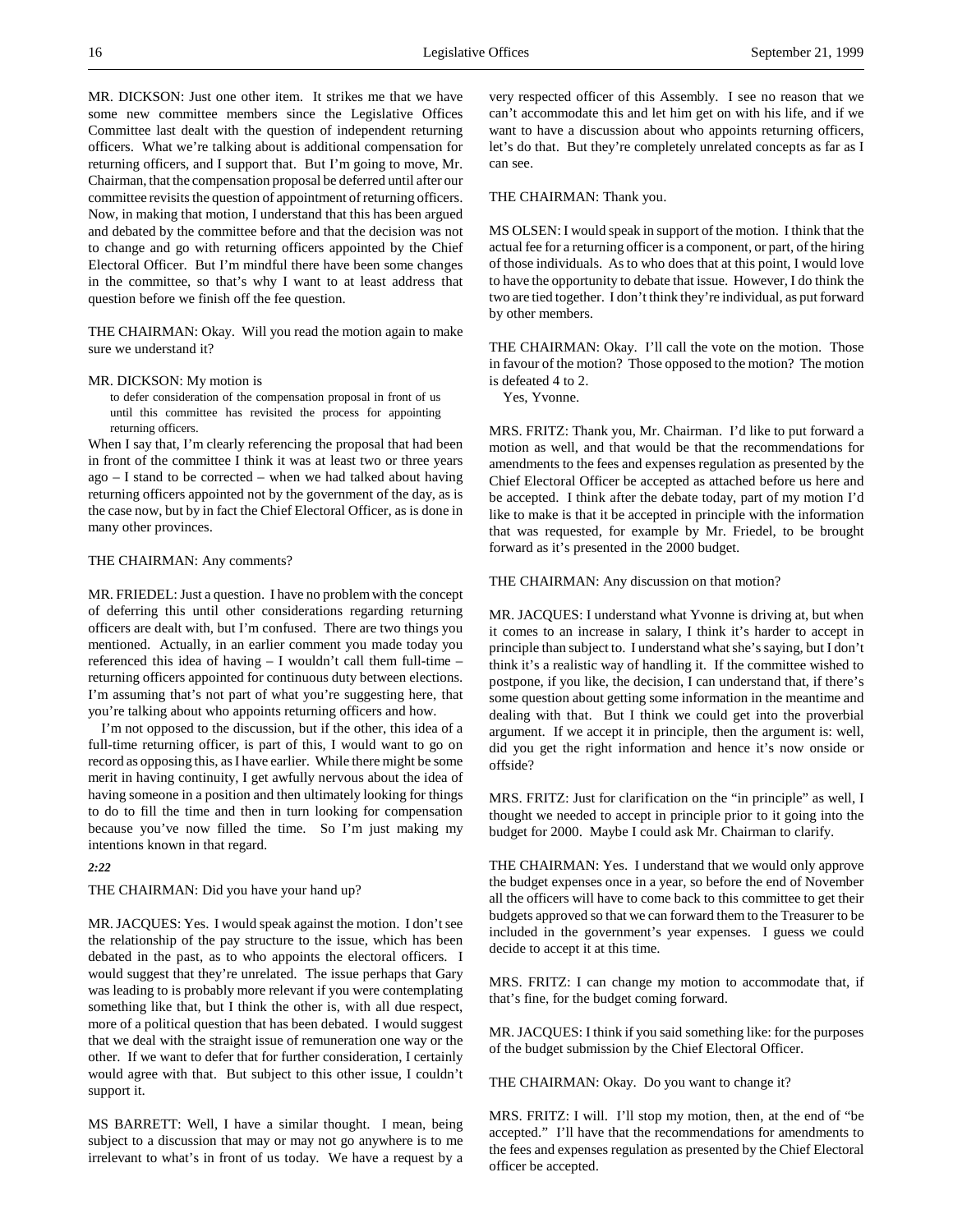THE CHAIRMAN: Somebody had their hand up.

MR. DICKSON: Mr. Chairman, I had my hand up, but I was going to second Wayne's concern. That's been remedied with the change Yvonne has made to her motion.

MR. FRIEDEL: Well, I'm not sure where it stands right now, but I have to agree 100 percent with what Wayne said. If you accept it in principle, I'm not sure that that is really doing anything for Brian. Either we accept it or we don't. I think there were a few questions, certainly in my case the one that asked for dollar comparisons: if my voting for acceptance in principle meant that I couldn't have a look at the other things first and still have a chance to amend my position.

Also, I think we have to look at what else is going to be in the budget. This would be sort of a piecemeal approval of the budget. I agree with the principle that there should be some adjustments in the salaries and the compensations, but I wouldn't want to be so specific as to say that these are the ones we would end up with. I am not very concerned about looking at the line-by-line approvals as at the overall effect on the budget, which is, I think, more what we should do as a committee.

MS BARRETT: I have a question. Brian, does it make any difference to your life or to the office life if this motion passes or fails today? You know, you've got to come back and present a budget to us anyway. Does it make any difference?

MR. FJELDHEIM: Well, the only difference is if the response here was completely negative, then we would have to go home and rework this and then come back again and have it in our budget. We're going to have it in our budget.

MS BARRETT: So if you're allowed to just take a reading from the table that if you've got general support, you don't need a motion – this is getting really tangled up, you know, and it seemed to me not necessary. If you're getting the feedback that you think you wanted, is that good enough?

MR. FJELDHEIM: I believe so, yes. Then when we come back with our budget, someone who doesn't like it – and we can certainly pass out this information that's requested prior to that.

MR. DICKSON: As I understand it, I'm assuming that one of the reasons we're dealing with this – and normally we'd never deal with this kind of minutia for any of the other legislative officers – is that the fees and expenses are a regulation to the Election Act. Is that the case? So it's not a ministerial order or anything; it's an OC. So there's some work that has to be done in terms of putting that in place and working it through the Justice department or whoever drafts it. Is that the case?

THE CHAIRMAN: That's correct.

MR. DICKSON: I don't know what the timing for that is, so can I then ask, if I'm not out of turn: does the approval of your budget in the normal course afford enough time for the process to be undertaken and completed that results in a new regulation being proclaimed?

MS BARRETT: Are we in a hurry, in other words?

MR. FJELDHEIM: I'm not sure what the answer is. I don't think we're in a big hurry just yet, no.

MRS. FRITZ: Well, I'm going to leave my motion on the floor.

THE CHAIRMAN: Okay. We've had a fair amount of discussion. I'll call for the vote on the motion.

MR. FRIEDEL: I need to hear it.

MRS. FRITZ: Okay. That

the recommendations for amendments to the fees and expenses regulation as presented by the Chief Electoral Officer be accepted as attached.

THE CHAIRMAN: So you all heard the motion?

HON. MEMBERS: Yes.

THE CHAIRMAN: All those in favour of the motion? Those opposed to the motion? The motion is carried.

MS BARRETT: Hallelujah. I thought that was never going to come to an end.

MR. FJELDHEIM: I will get this information to you.

#### *2:32*

THE CHAIRMAN: Now we have one more item, I believe, on the agenda. Yes.

MS BARRETT: What was that?

THE CHAIRMAN: Item 5, Officers of the Legislative Assembly – Compensation. If you remember, last year this committee had made kind of an unofficial decision. We had to make a motion every year if there was a bonus paid to the deputy ministers and the officers of the government. We made a motion then to carry the same amount for our officers. Last year it was quite a hefty bonus. If I remember right, it was between 8 and 10 percent. This year what happened on April 1 was that the deputy ministers of the province all received 2 percent effective April 1, 1999. If we're going to stay within the same line of thinking that we had last year, we would need to have a motion here

to support 2 percent to our four officers.

MS BARRETT: I so move.

THE CHAIRMAN: Moved by Pam.

MR. DICKSON: Speaking to the motion then. Mr. Chairman, we've done this. We often deal with compensation for our legislative officers. My recollection is that in each of the enabling statutes – and I don't have them in front of me, so I stand to be corrected – the provision is that on an annual basis there's an expectation of a review of the work of the officer as well as the compensation. Is that not the provision in each of the statutes?

THE CHAIRMAN: I believe it is, and we probably have been lax in doing that.

MR. DICKSON: I'm not trying to make a whole lot more work for the committee, but it seems to me that simply to hive off the compensation and talk about it in sort of a formulaic way, I'm not sure we're doing justice to what the expectation in the statutes is. I think the expectation in the statutes is that as a committee we do – it may be a cursory evaluation; it may be a more extensive one. You know, we discharge the responsibility of sort of reviewing the performance of that legislative officer for the last year or so. As I say, I'm embarrassed to say that I don't have the statutes here in front of me, but that just sticks in my head. So I'd be voting against the motion that's been moved by Ms Barrett simply because I'd like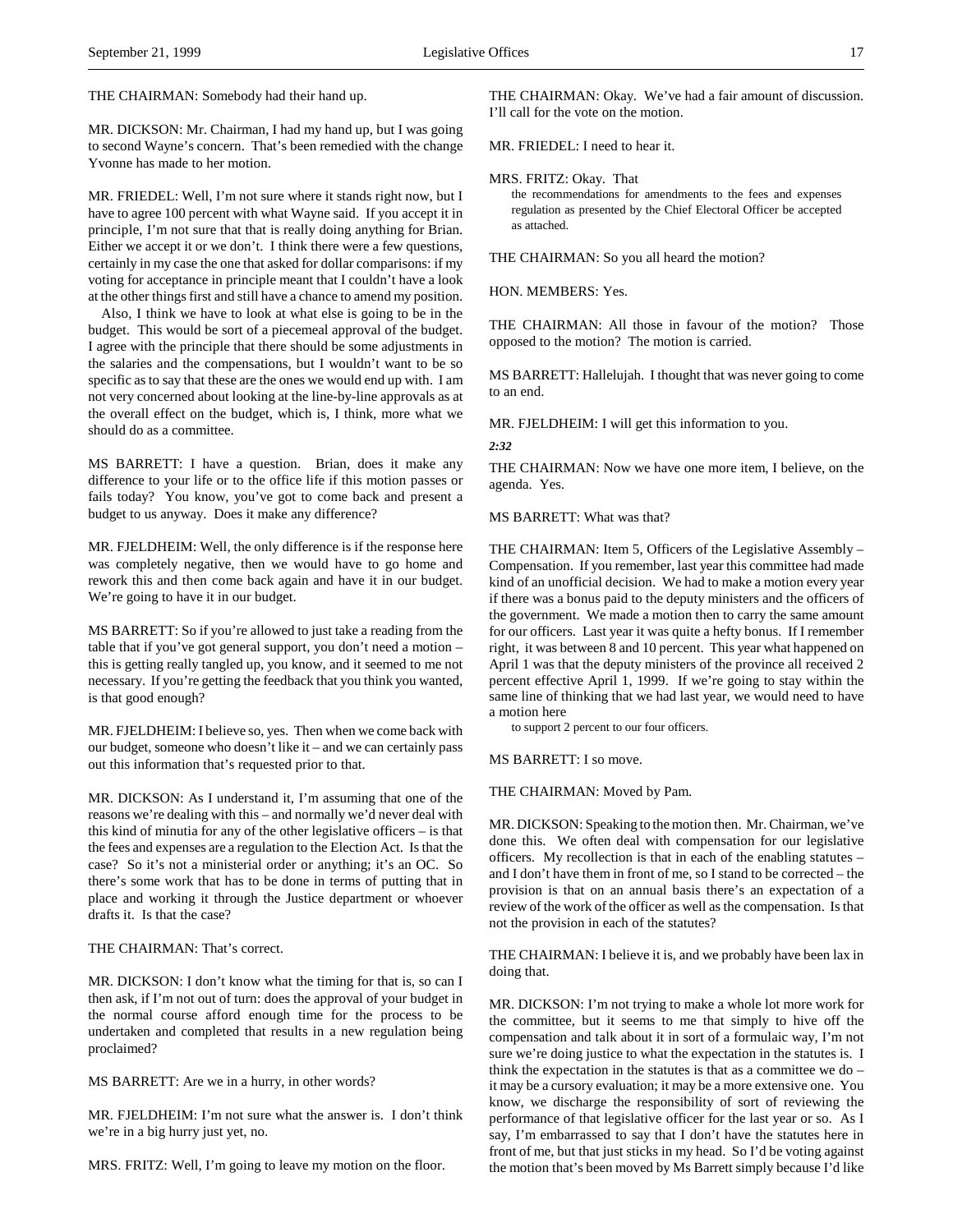to see the two integrated. I think that's what the statutes require.

#### THE CHAIRMAN: Sue, you have a comment?

MS OLSEN: Yeah. I would be voting against that motion. I think there's been enough discussion this year in relation to performance bonuses, judicial salaries, and the like that we need to tie a performance bonus to something. If we're not looking at a set of objectives that the officers have to meet and we're just simply saying, "Okay; you're getting an 8 percent bonus," I don't think that's good enough. I don't think that's good enough not just for this committee but in the departments as well. So I would be not wanting to just say that we're going to give an 8 percent performance bonus without tying that performance bonus to performance.

MR. FRIEDEL: I share the concern that, you know, a performance bonus without some kind of evaluation tends to depreciate the impact of the evaluation and the purpose of the bonus. But, by the same token, I'm not so sure if I would want to be one of the legislative officers being reviewed sort of locally by this kind of a committee.

If you're going to do a real evaluation, it would have to be done by someone, whether it would be a contracted individual or a professional organization that's capable of doing that. I wouldn't want to be, as I said, either the individual being appraised by this group or a member of the committee that did, because I don't think we really have that kind of information at our fingertips. I'll stop there and say that it would be extremely difficult. If it's going to be a professional evaluation, it would have to be done by someone that's qualified to do this. Some of us may be, but I would suggest most are really not professionally qualified to do that.

MS OLSEN: The officers report to the Legislative Offices Committee. I think that if we're looking at – and I'm specifically talking about an evaluation for a performance stipend. We need to set the bar then. We need to decide as a committee what the criteria are. To send it out to an outside professional consultant when the committee in fact reports to us: I'm not sure I could agree with that.

MR. DICKSON: Mr. Chairman, just in response to Gary, I wasn't thinking of bringing in outside consultants. We're the committee that meets with these gentlemen on a regular basis, and they tell us what their plans are. What I thought was something much simpler, and that's making a specific request to each legislative officer, just as part of their budget presentation, that they do something of a selfevaluation in terms of identifying the goals they set when they last met with us. You know, every year these gentlemen come in front of us with their budget presentations. They talk about the things they're hoping to do in the next year, what their plans are, where their focus is. I didn't see anything more involved than having them come and simply report specifically on what they said they were going to do a year ago, and we as a committee then make an assessment based on that kind of self-evaluation. I had not anticipated going out and retaining somebody outside to do it. I think we have the ability to do it in a fairly informal, a fairly expeditious way on the basis of our collective knowledge of the office.

MR. FRIEDEL: No. I did understand that you weren't talking about an outside consultant. That was my qualification. If I felt that there was going to be some true value to that kind of an appraisal, a performance evaluation, that's the way it would have to be: professionally done. I also recognize that we've tied the Leg. officers' salaries into deputy ministers' in kind of a loose fashion.

I guess, as a result of that, we'd probably have to accept that if the deputy ministers receive a performance bonus by virtue of the government having met its targeted goals, then this does become a little bit of an automatic procedure.

I would have to go along with Pam's motion on the basis that if you're going to pay it because they're tied to another form of salary, I would do that. But I really wouldn't like to see us as a committee trying to get into an evaluation process, because an evaluation process, first of all, shouldn't be public, which this essentially is. I don't think that's fair. If they're doing a good job, they continue with their contract. If they're not doing a good job, they don't have their contract renewed or are canceled midterm. I think it's as simple as that. We've dealt with this before, and I think that's not going to be a process we should be looking at changing.

THE CHAIRMAN: Okay. One more comment from Sue, and then we'll vote.

MS OLSEN: Thank you. First of all, we could conduct that process in camera to ensure the privacy of this room, the privacy of the members in here.

Secondly, I have a lot of difficulty tying the legislative officers' bonuses and salaries in a loose fashion, as it is, to the deputy ministers'. These folks are arm's length from the government. Deputy ministers are the political appointments of each minister. In order to have integrity in these offices, we need to separate that. I don't buy the argument that just because the deputy ministers get their performance bonus, this should be a given. I would change that if I had my chance, but obviously I don't. I am strongly against a performance bonus for the sake of a performance bonus because a government employee, a senior bureaucrat, is getting it. These are arm's-length committees reporting to us.

#### *2:42*

MS BARRETT: Mr. Chairman, I don't disagree with what Sue just said, but I don't want these people to be financially penalized either. They do a very good job. They're all high-stress jobs. I would like to see this motion passed, and then maybe Sue or Gary or both could make a presentation to this committee a little further down the road on an alternative method of financial review of the legislative officers themselves so that we won't see a disparity between the deputy ministers and these legislative officers on a systematic basis. I think I've wrapped my language badly around that. Let me try that again. Let's just see if we can get a new formula in place. I'd like to see this motion passed, and if we can get a better formula in place, I'm all for it.

THE CHAIRMAN: Thank you. I'll call for the vote on the motion. All those in favour of the motion? Four. Against? Two. The motion is carried.

Other Business. Do we have any new business to bring up today? The only other item that we have is Date of the Next Meeting at the end. I asked Diane to contact the Treasurer's office, Stockwell Day's office, and they informed us that they would like to have all of the officers' budgets by the end of 1999, December 31. So I guess we'll rely on Diane, when they're ready, to contact the members and set up some meeting dates.

MR. FRIEDEL: Sort of don't call us; we'll call you.

#### THE CHAIRMAN: Right.

MS OLSEN: I just had another quick issue. Unfortunately we weren't here for the review of the minutes. If I may just bring it forward. There was supposed to be an all-party committee of five